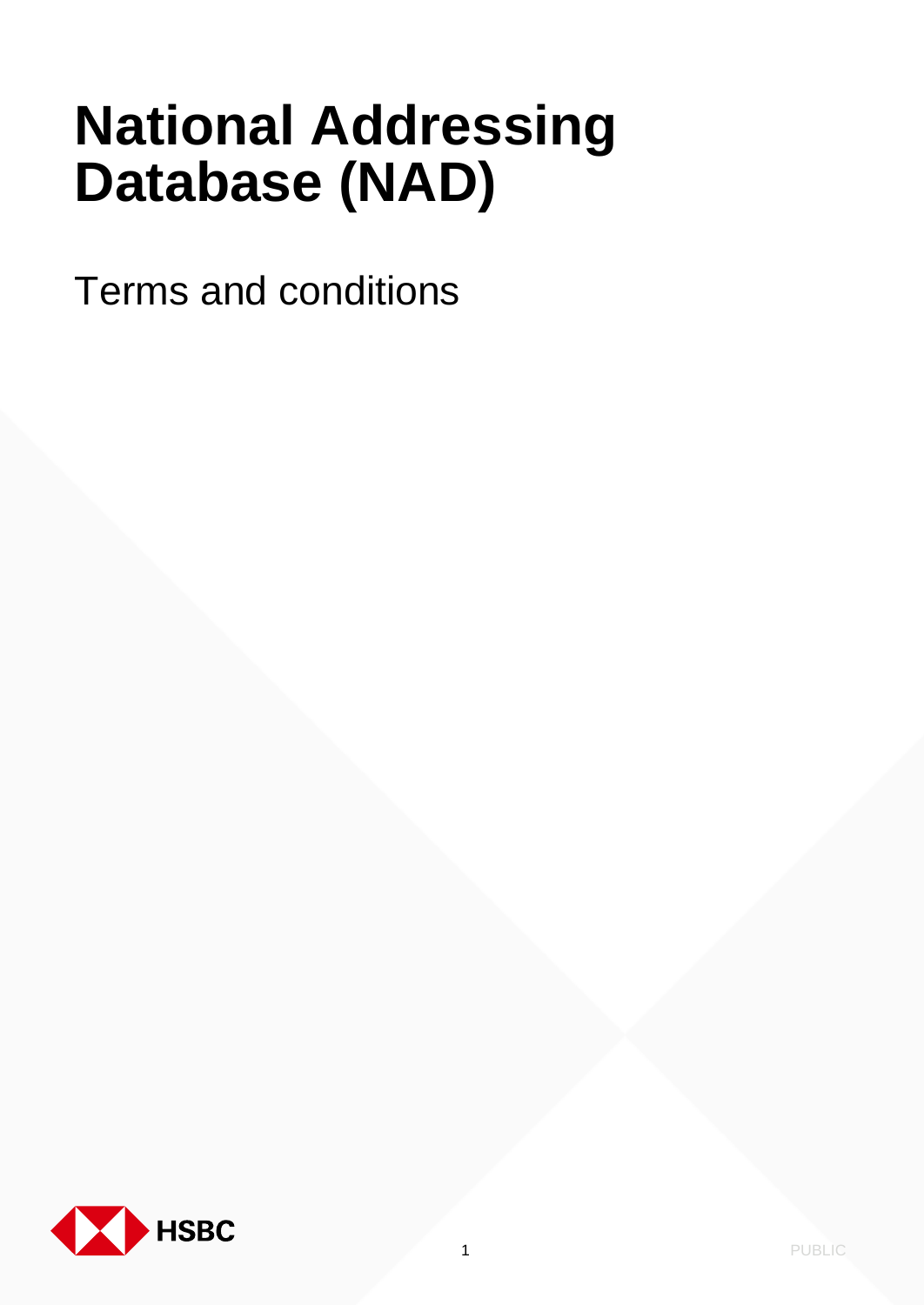In these Terms and Conditions ("Terms"), references to "You", "Your" and "Yours" refers to the customer who uses the National Addressing Database ("NAD") and references to "We", "Our" , "Ours" and "Us" refers to HSBC Bank Malaysia Berhad or HSBC Amanah Malaysia Berhad, which is the bank that is providing financial services to You.

These Terms govern Your use of the NAD provided by Us and shall be read in conjunction with the applicable terms and conditions of the HSBCnet services. Any use of the NAD and acceptance of the Terms by any person(s) or user(s) authorized by You for the purposes of HSBCnet services shall be deemed as Your use of the NAD and Your acceptance of the Terms.

## **1. Definitions**

"Account" means an E-money account offered by issuers of e-money and all types of deposit accounts offered by banks, except for fixed deposit accounts. This shall include, but is not limited to, savings accounts, current accounts, Wadiah accounts, Mudharabah accounts, virtual internet accounts.

"Common ID" means a unique identification of a customer which links all DuitNow IDs registered by the customer such as the customer's mobile number, NRIC, army number, or police number, or for non-Malaysians, passport number (in the case of an individual customer) or business registration number (in the case of a corporate customer). "DuitNow" means a service which allows customers to initiate and receive credit transfers via a recipient's account number or DuitNow ID.

"DuitNow ID" means identifiers of an account holder such as a mobile number, NRIC, passport number, army number or police number (in the case of an individual customer) or business registration number (in the case of a corporate customer) or any other identifiers as may be introduced by the NAD Operator from time to time.

"E-money account" means a payment instrument that stores funds electronically in exchange for funds paid to the issuer of e-money and is able to be used a means of making payment to any person other than the issuer of e-money.

"Malware" means computer viruses, bugs or other malicious, destructive or corrupting software, code, agent, program or macros, and/or phishing or social engineering schemes which utilise computer software or telecommunications to obtain personal data or any other personal information for malicious or fraudulent purposes.

"National Addressing Database" (NAD) means a central addressing depository established by the NAD Operator that links a bank or an e-money account to a recipient's DuitNow ID and facilitates payment to be made to a recipient by referencing the recipient's DuitNow ID.

"NAD Name enquiry" means a service which returns the name of the owner who has registered its DuitNow ID in NAD. "NAD Operator" means Payments Network Malaysia Sdn Bhd (PayNet) (Company No.: 836743-D).

"Personal Data" means any information in respect of commercial transactions that relates directly or indirectly to a customer, who is identified or identifiable from that information which includes, but not limited to, the customer's name, address, identification card number, passport number, banking information, email address and contact details.

#### **2. The NAD Service**

- a. The NAD service allows You to link an Account that You have with Us to Your DuitNow ID.
- b. By linking Your DuitNow ID to Your Account, You have the option of receiving incoming funds via DuitNow or any other payment services that address payments using Your DuitNow ID.
- c. When You register Your DuitNow ID in NAD, You will also provide Us with Your Common ID which will be linked to Your Account with Your registered DuitNow ID. Your Common ID will be used by other NAD participating banks for the purpose of identifying You, as part of facilitating the DuitNow service.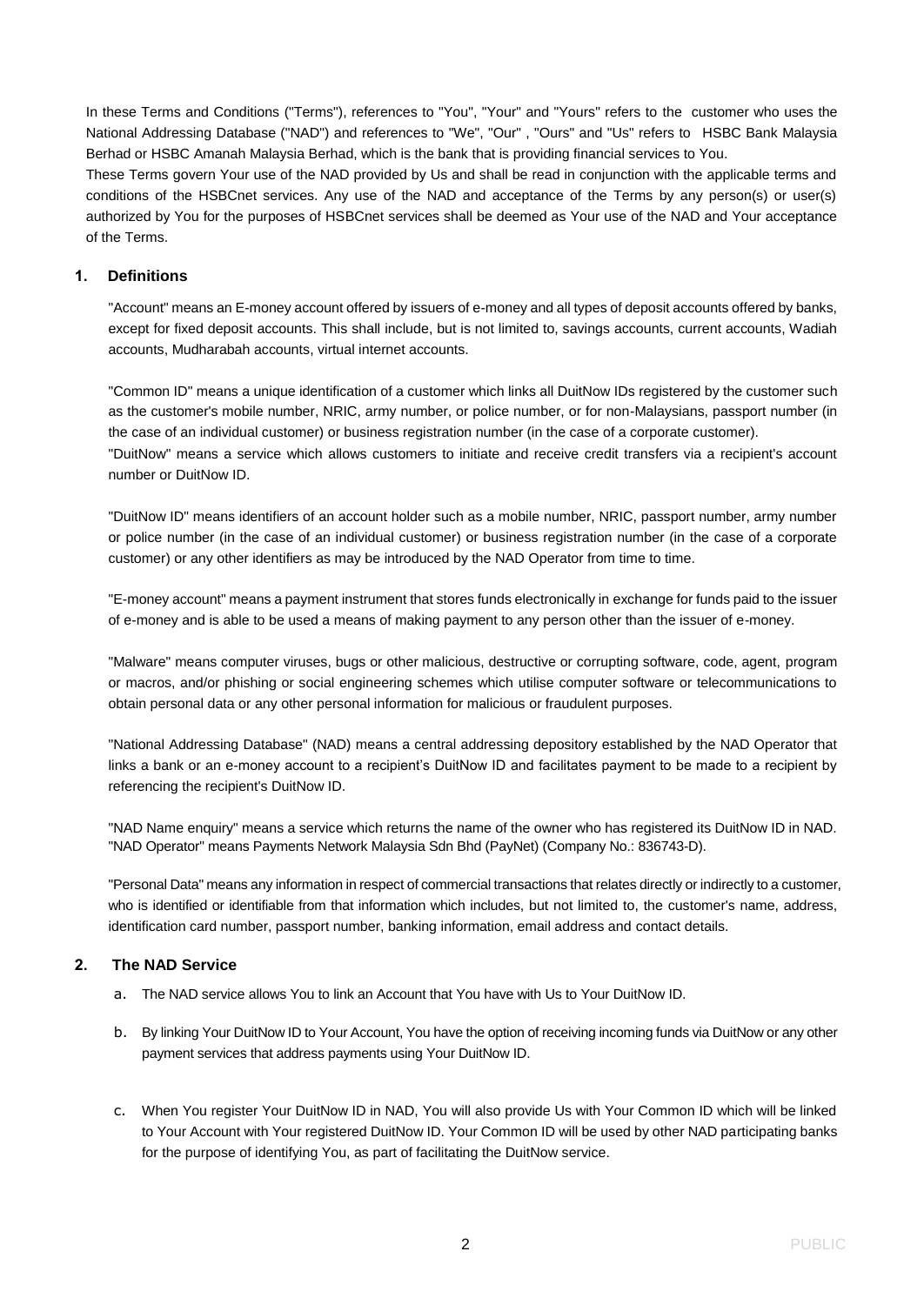- d. You may link more than one of Your DuitNow ID to the same Account. However, You may not link a particular DuitNow ID to multiple Accounts.
- e. For Your benefit, We may, but not obliged to, register one of Your business registration number as Your DuitNowID, that links Your Account with Us by sending a notice to You. If you do not wish to be registered for DuitNow, you shall notify us promptly, and in any event, no later than the date as specified in Our notice.

## **3. Modification and Deregistration of your DuitNow ID**

- a. You may update or change Your DuitNow ID that is linked to Your Account via the channels made available to You. We will require a reasonable notice period to effect such changes or update.
- b. You understand and agree that Your DuitNow ID that is linked to Your Account may be deregistered by You or by Us, due to the following circumstances:
	- i. You wish to transfer Your existing DuitNow ID to another Account in another bank;
	- ii. You have changed/updated Your DuitNow ID;
	- iii. You have closed Your Account that is linked to Your DuitNow ID;
	- iv. (in the case of an individual customer) the mobile number which You have provided to Us as Your DuitNow ID has been terminated and recycled for use by another person;
	- v. after a period of inactivity; or
	- vi. upon investigation, We find out that You or Your DuitNow ID is potentially involved in any fraudulent activity(s).
- c. You will receive a confirmation of de-registration from Us, sent to Your email address that you have notified Us or any other mode that We view suitable as soon as the de-registration is confirmed.

## **4. Your Information**

- a. You represent and warrant that the DuitNow ID used for registration in NAD belongs to You, is correct, complete and up-to date for the use of the service and You will promptly notify Us if there is any change to the DuitNow ID information provided to Us.
- b. You acknowledge and agree that other NAD participating banks may perform a NAD Name enquiry of Your DuitNow ID for the purpose of verifying/identifying Your name to Your registered DuitNow ID, as part of facilitating the DuitNow service.
- c. You acknowledge and consent to the disclosure of Your DuitNow ID, Common ID and other relevant Personal Data to the NAD Operator for its processing, storing, and archival and disclosure to the sender of funds under the DuitNow service, Our affiliates, service providers, other NAD participants and third parties offering the DuitNow service and their respective customers.
- d. You acknowledge and agree that We may disclose Your DuitNow ID information to anyone who We are under an obligation to disclose information to under the law aor where it's in the public interest, for example to prevent or detect fraud and abuse.

#### **5. Data Protection**

- a. Your consent and Our right to disclose information shall be in addition to, and without prejudice to the rights accorded to You under the Personal Data Protection Act 2010 and any other applicable laws in Malaysia.
- b. We will only disclose, use and process Your DuitNow ID for the purpose of facilitation the DuitNow service.